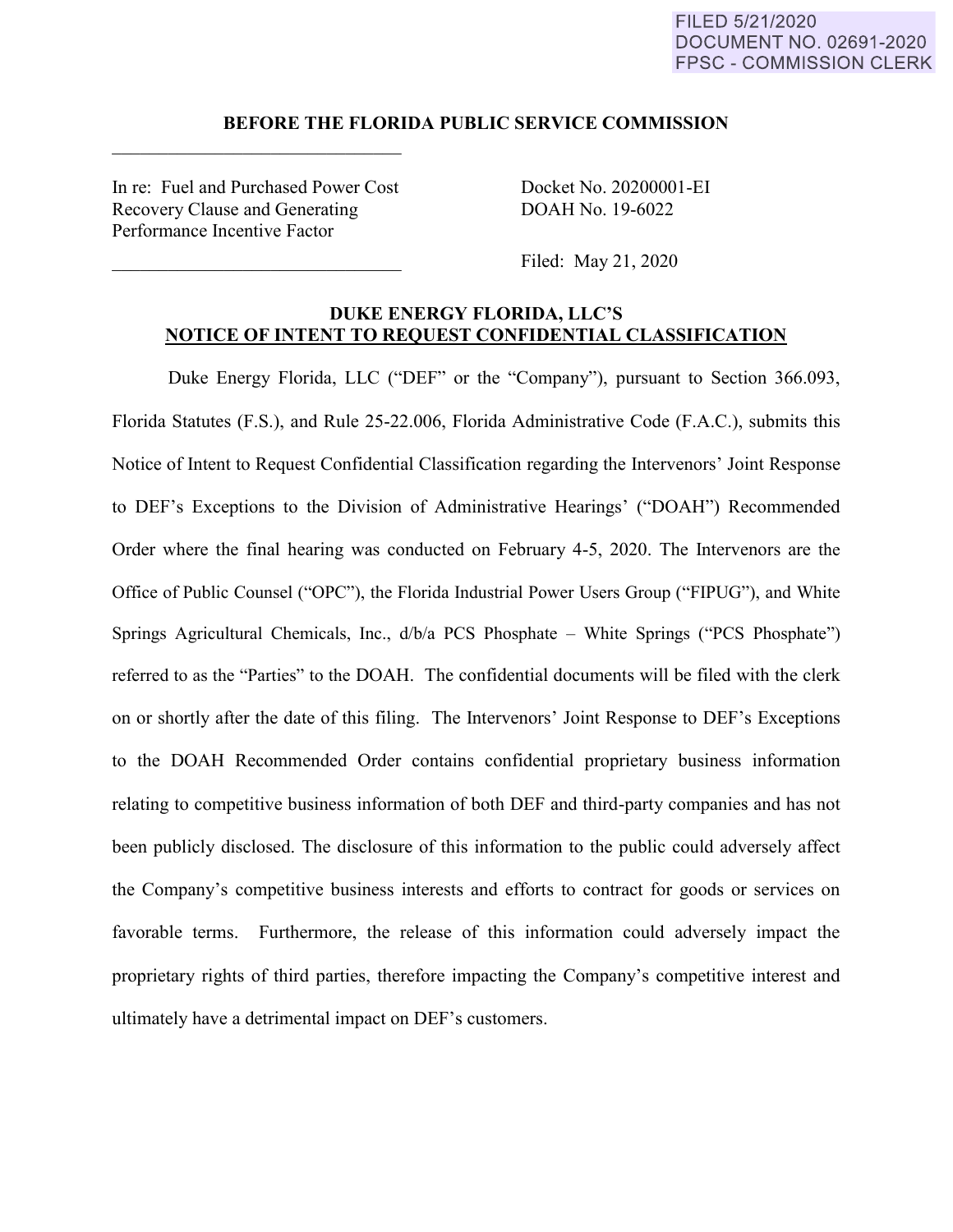A highlighted copy of DEF's confidential documents labeled as Exhibit A, will be filed under a separate cover letter. Each Party will be filing their confidential documents separately under a separate cover letter but will reference and are subject to this NOI.

Pursuant to Rule 25-22.006(3)(a)(1), DEF will file its Request for Confidential Classification for the confidential information contained herein within twenty-one (21) days of filing this request.

RESPECTFULLY SUBMITTED this 21<sup>st</sup> day of May, 2020.

 *s/ Matthew R. Bernier* **DIANNE M. TRIPLETT** Deputy General Counsel Duke Energy Florida, LLC 299 First Avenue North St. Petersburg, FL 33701 T: 727. 820.4692 F: 727.820.5041 E: Dianne.Triplett@Duke-Energy.com

## **MATTHEW R. BERNIER**

Associate General Counsel Duke Energy Florida, LLC 106 E. College Avenue, Suite 800 Tallahassee, FL 32301 T: 850.521.1428 F: 727.820.5041 E: Matthew.Bernier@Duke-Energy.com FLRegulatoryLegal@duke-energy.com